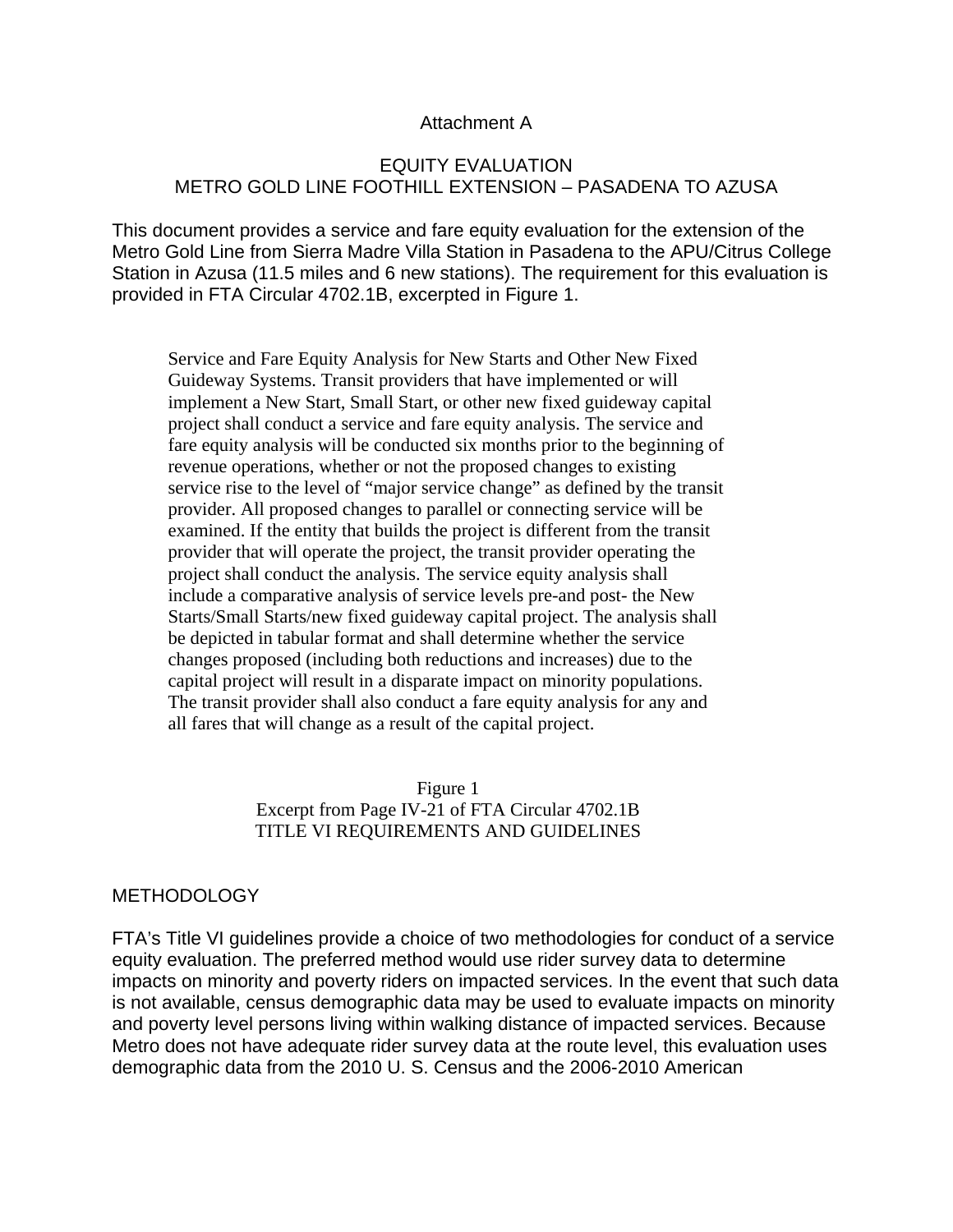Community Survey dataset. Minority data is available at the block group level, and household income data is available at the census tract level.

The service equity evaluation includes all Metro route changes, whether major or minor, proposed in conjunction with the operation of the Metro Gold Line Foothill extension. A census-based analysis is conducted because of a lack of route level rider demographics. A before and after service frequency comparison is not included because existing headways are expected to be maintained on all affected services.

The numbers of persons within walking distance of all affected bus stops (up to one quarter mile) and rail stations (up to one half mile) are categorized by minority (Title VI) and poverty household income (Environmental Justice). Persons positively (positive numbers) and adversely (negative numbers) impacted are combined to determine whether or not there is a net positive or adverse impact for all changes related to the rail operation. The minority and poverty shares of the net impacted population are compared with Metro service area averages to determine whether there are significant differences. Significance has been previously defined by the Metro Board of Directors as the smaller of a 5% absolute difference, or a 20% relative difference, from Metro's service area averages. In this instance, the smallest values are at least a 5% absolute difference in the minority share, and at least a 20% relative difference in the poverty share.

If there is a positively impacted population that is significantly less minority than Metro's service area average, or an adversely impacted population that is significantly more minority than Metro's service area average, then a finding of a Disparate Impact must be made. In order for the project to proceed, the Metro Board of Directors must find that there are overriding considerations that necessitate the project, and that there are no feasible alternatives to the project with a less negative impact on minorities.

Similarly, if there is a positively impacted population that is significantly less poverty than Metro's service area average, or an adversely impacted population that is significantly more poverty than Metro's service area average, then a finding of a Disproportionate Burden must be made. In such an instance, Metro must seek to mitigate the impacts of the proposed changes.

If there is no Disparate Impact and no Disproportionate Burden, then no further action is necessary.

There is no fare equity evaluation for this project as no fares will be impacted by the project. Persons with prepaid passes, or who use a TAP Card to pay their fare, can transfer at no added cost between Metro services. Those who do not have a TAP Card may obtain one at any of the rail stations for one dollar plus the amount of fare to be added to the card. The one dollar purchases a reusable TAP Card that should last up to 10 years, so the one dollar cost is considered inconsequential.

ANALYSIS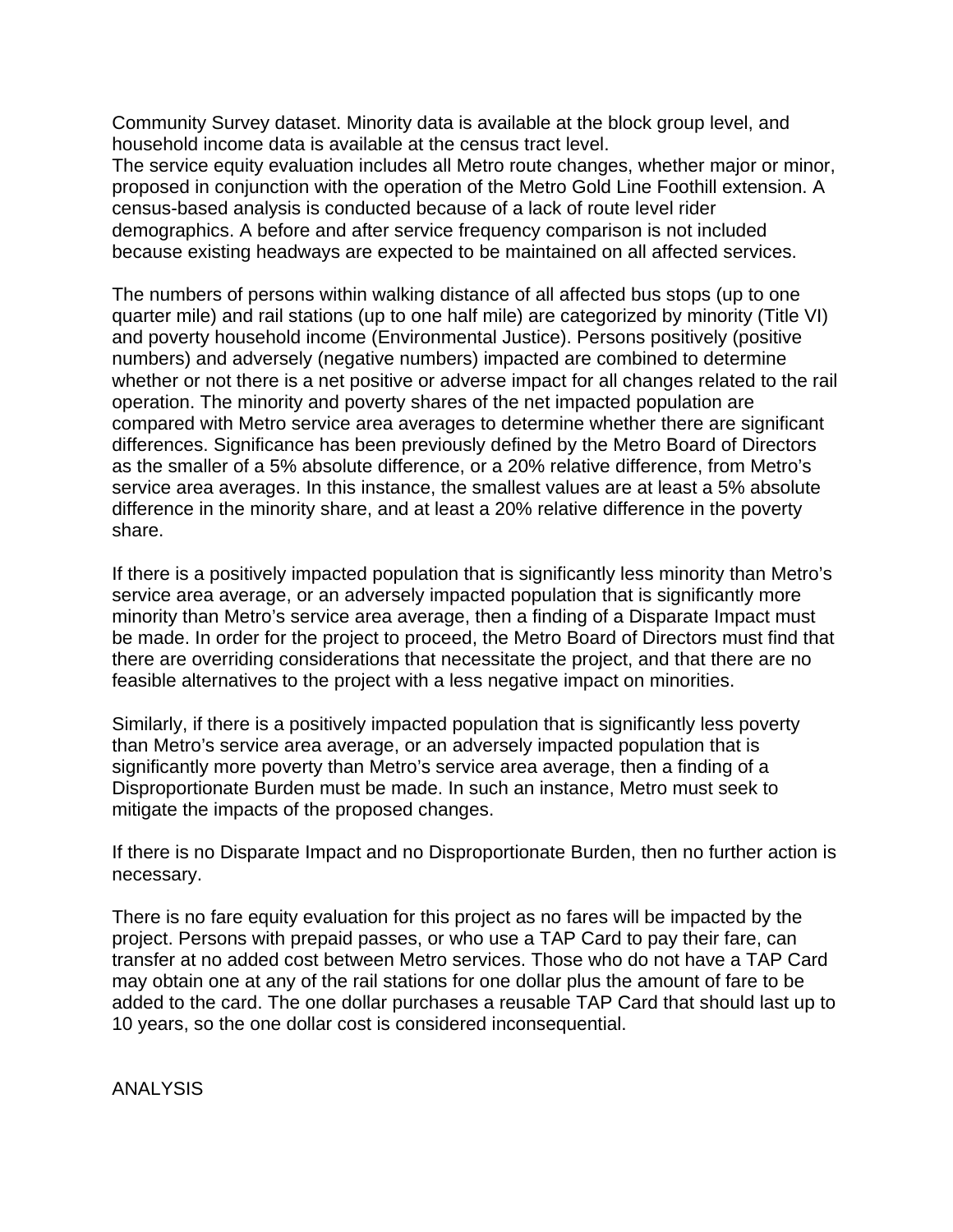The Metro Gold Line Foothill Extension will extend 11.5 miles from Sierra Madre Villa Station in East Pasadena to the APU/Citrus College Station in Azusa. It will add six stations to the line (Figure 2).



# **Gold Line Foothill Extension Corridor Pasadena to Azusa**

M Metro



There are few Metro bus lines within the corridor as Foothill Transit is the primary provider within the area. There will be minor impacts to two, possibly three, Metro bus lines.

## Route 79

The turn-around loop east of  $1<sup>st</sup>$  Av. in Arcadia will be shortened to more directly serve the Arcadia Station (Figure 3). Stops at Huntington Dr./1<sup>st</sup> Av. EB, Joseph St./2<sup>nd</sup> Av. WB, Joseph St./1<sup>st</sup> Av. WB, 1<sup>st</sup> Av./Santa Clara St. SB, and Huntington Dr./1<sup>st</sup> Av. WB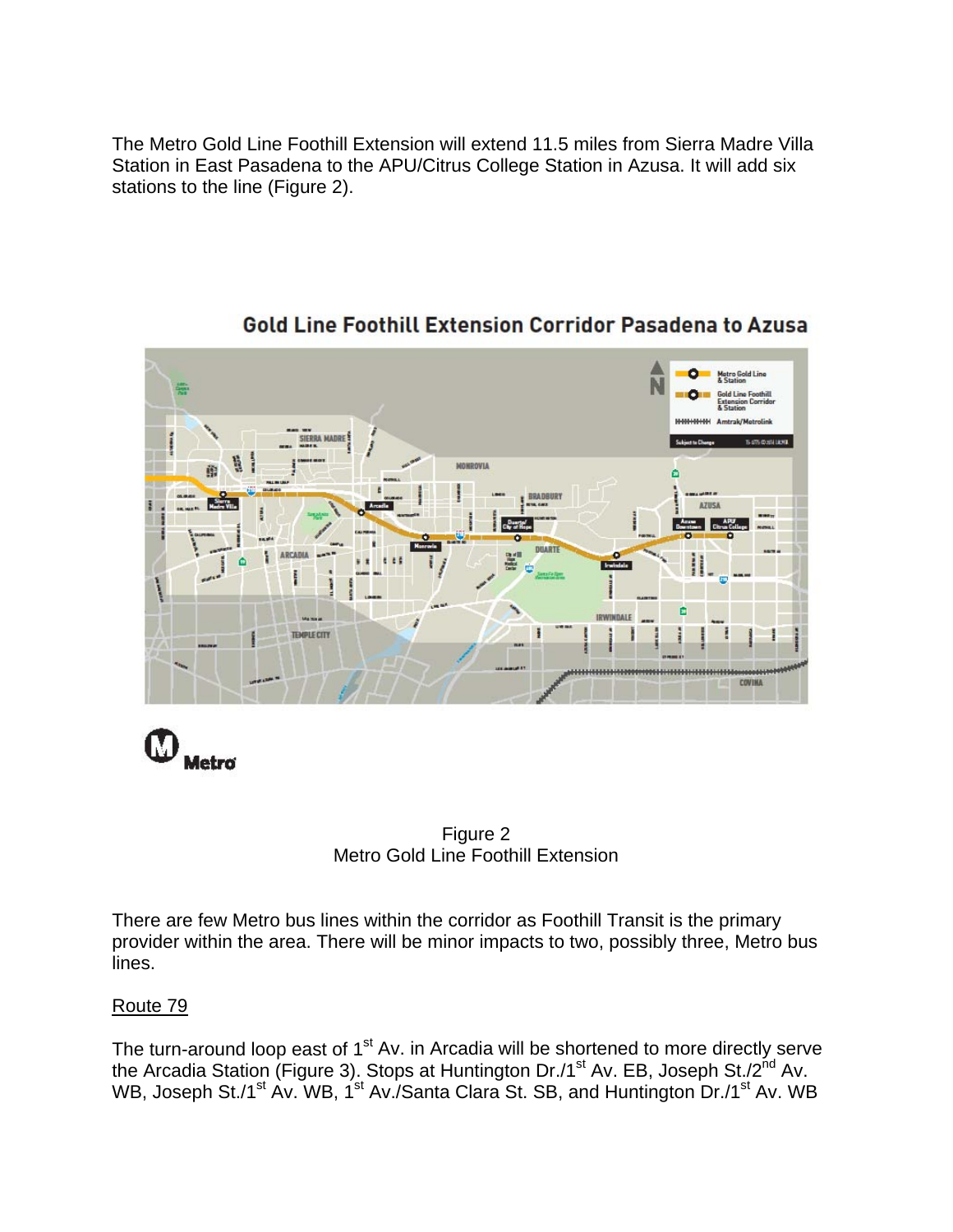will be eliminated. A new stop will be added on Santa Clara St. midblock between Santa Anita Av. and 1<sup>st</sup> Av. to more directly serve the Arcadia Station.



Figure 3 Route 79

## Route 264

This route will serve the Duarte Station (Figure 4). Stops will be added at Highland Av./Duarte Rd. SB and Duarte Rd./Hope Dr. WB to serve the Duarte Station and City of Hope, respectively. Only eastbound service currently stops at Hope Dr.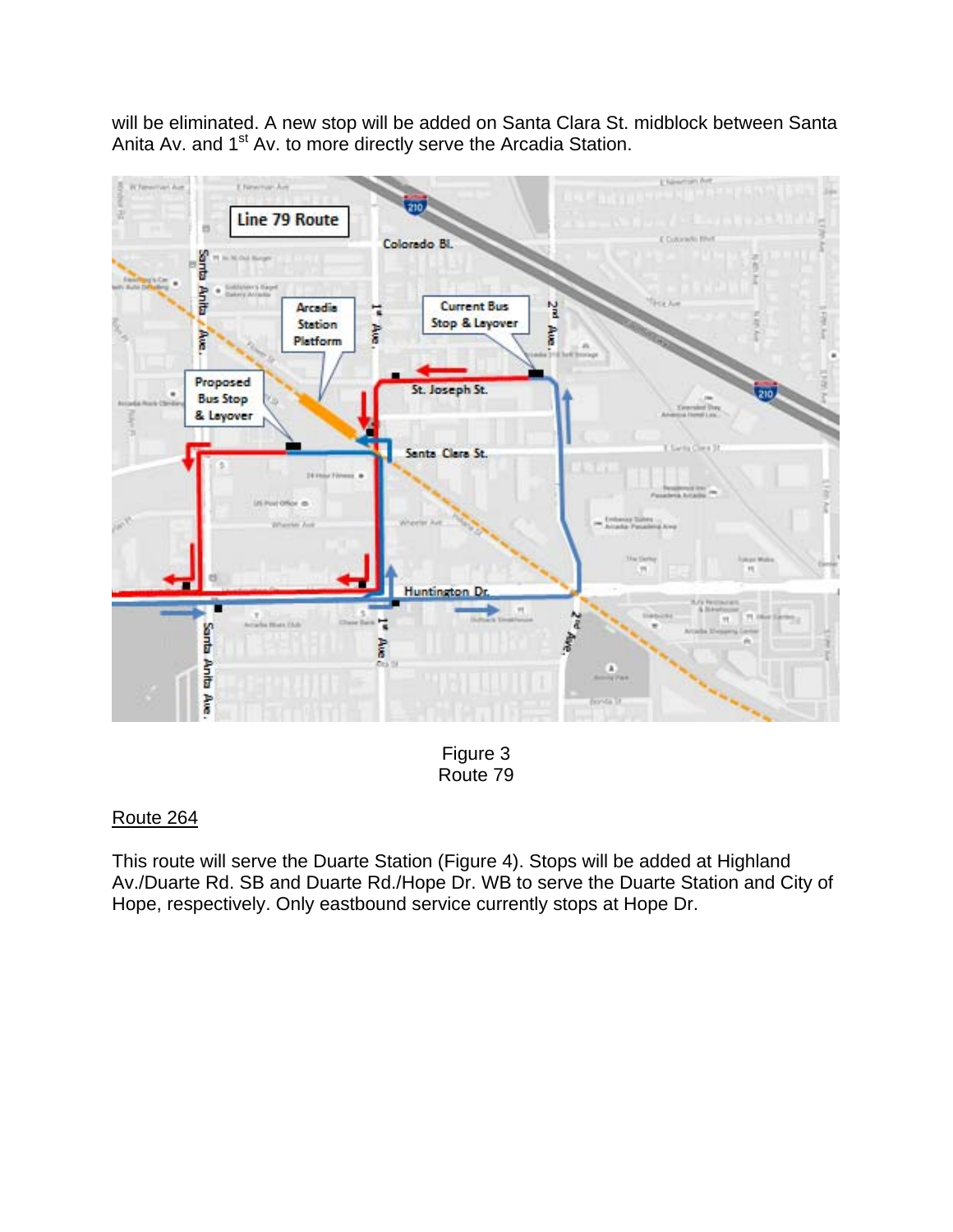

Figure 4 Route 264

## Route 270

There are three alternatives for this route (figure 5). The City of Monrovia is considering the introduction of a fixed route bus service which we shall call the Monrovia Connector for purposes of this analysis. There is currently only a same day general public Dial-A-Ride service offered by the city. If the City's fixed route service were to be implemented, it would be expected to serve much of the Myrtle Av. corridor now served by the northern end of Route 270.

Without the Monrovia Connector a stop would be added in the vicinity of Myrtle Av./Railroad Av. SB, and the existing route would be maintained (Scenario 1).

With the Monrovia Connector the existing route would be discontinued north of Pomona Av. entailing the discontinuation of 18 bus stops as far north as the current northern terminal at Primrose Av./Foothill Bl. The revised terminal routing via Pomona and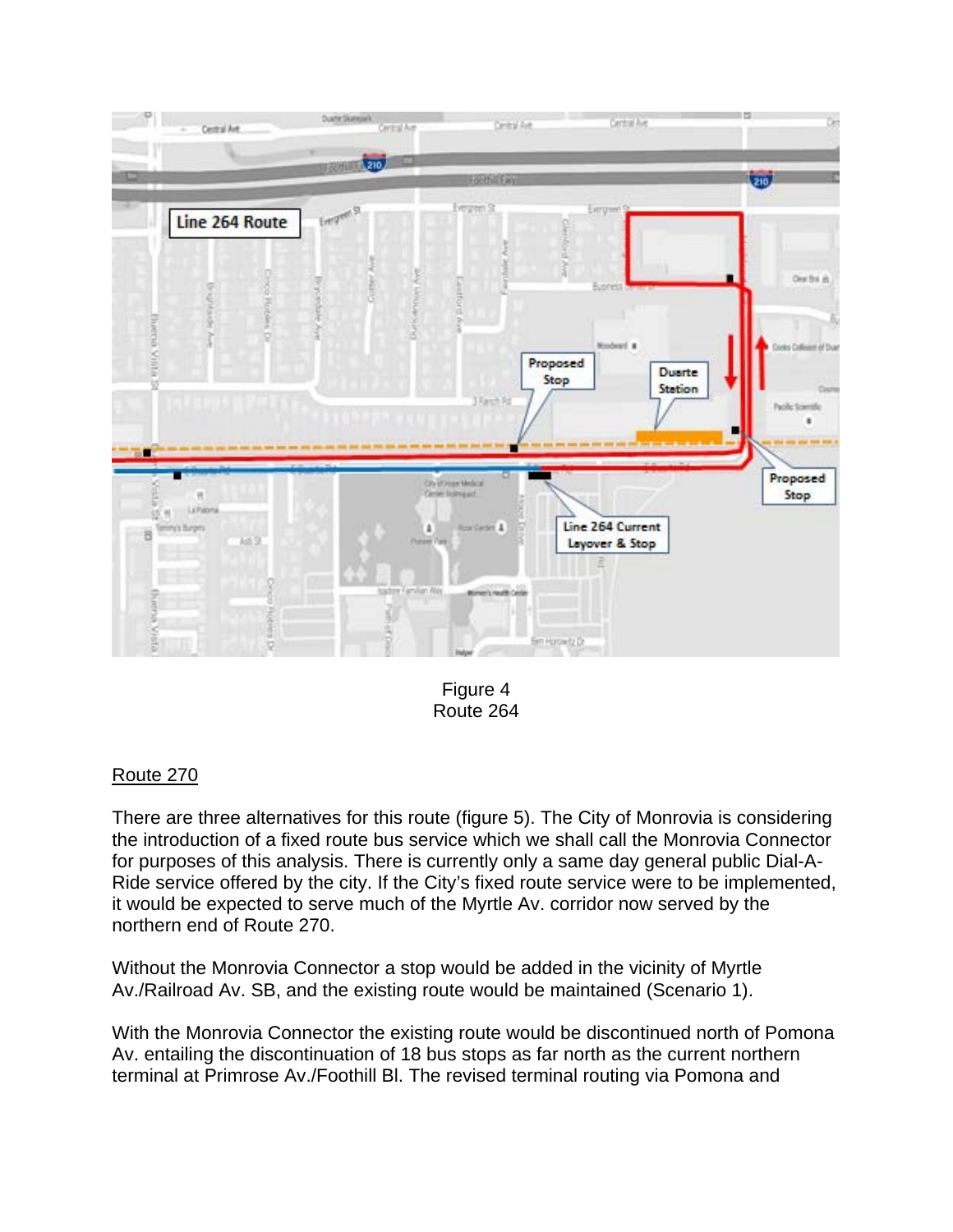Primrose Avs. would add two stops on Primrose Av. south of Pomona Av. along with the Myrtle Av./Railroad Av. SB stop added under the first alternative (Scenario 2)

A third option would add the Primrose Av. loop and its two stops to the existing routing thereby retaining Metro service through downtown Monrovia as well as providing a closer station access via the Primrose Av. loop (Scenario 3) This scenario adds the three stops of Scenario 2 without removing existing service north of Pomona Av..



Figure 5 Route 270

## ANALYSIS RESULTS

The results of the demographic analysis of the three alternative packages of changes are presented in Table 1 (no Monrovia Connector), Table 2 (with Monrovia Connector and shortened Route 270), and Table 3 (no Monrovia Connector plus Primrose Av. loop).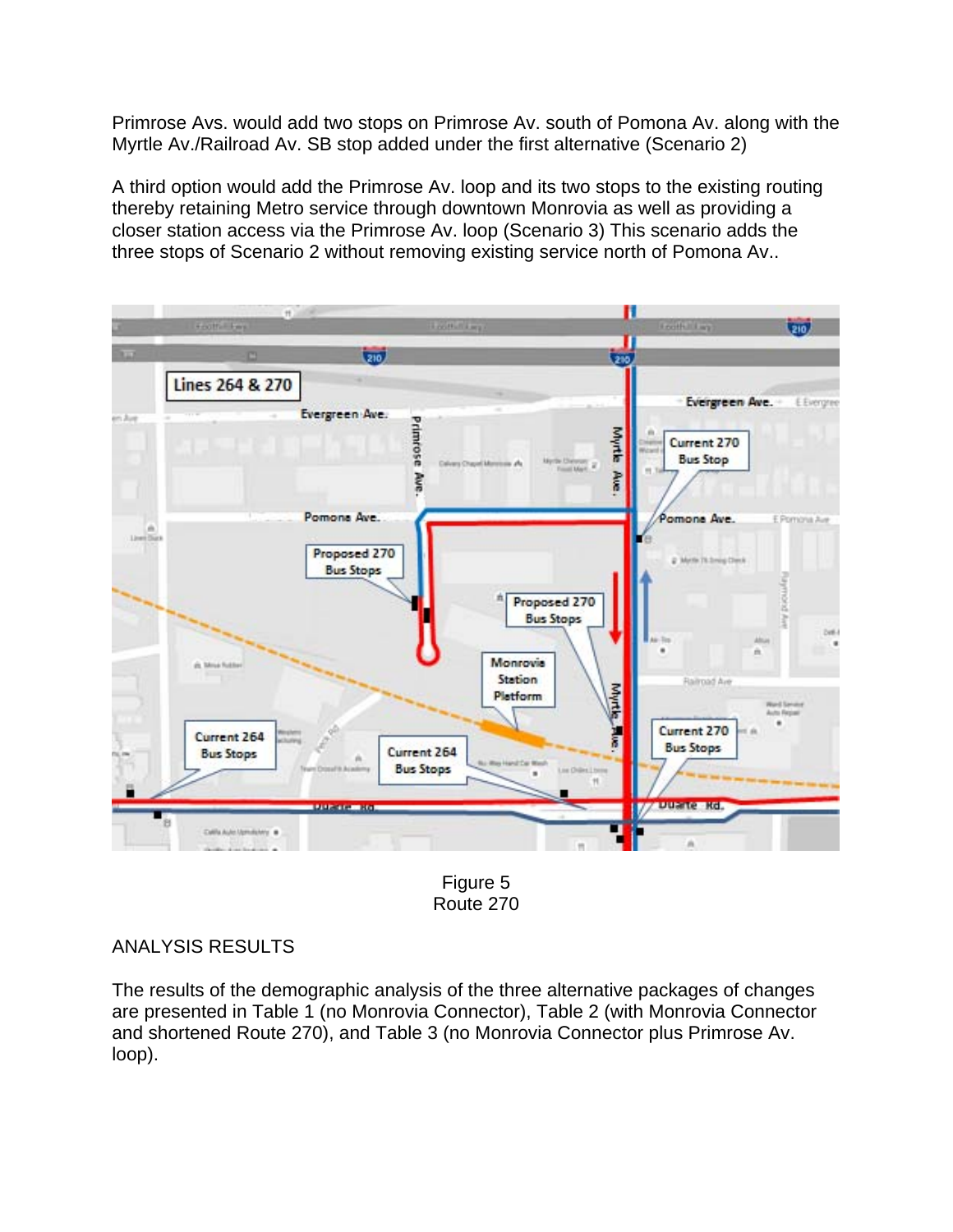All scenarios result in net positively impacted populations (more persons benefit than are adversely impacted by the proposed changes). A net positively impacted population requires that the minority share of impacted persons be greater than the minority share for Metro's service area less five percent, or 65.5%, and greater than 80% of the minority share for Metro's service area, or 56.40%, in order not to have a Disparate Impact on minorities. For the Environmental Justice evaluation the percentage of persons below the poverty income level must exceed Metro's service area poverty percentage less 5%, or 10.90%, and must exceed 80% of Metro's service area poverty percentage, or 12.72%, in order not to impose a Disproportionate Burden on poverty level households.

|                                                                                      | <b>TITLE VI</b>        |                                    | <b>ENVIRONMENTAL JUSTICE</b> |                                   |
|--------------------------------------------------------------------------------------|------------------------|------------------------------------|------------------------------|-----------------------------------|
|                                                                                      | Impacted<br>Population | Impacted<br>Minority<br>Population | Impacted<br>Population       | Impacted<br>Poverty<br>Population |
| <b>Gold Line Extension - 6 Stations</b>                                              | 67,056                 | 49,105                             | 102,786                      | 12,680                            |
| Route 79 - Discontinue Existing<br>East of Santa Anita Av.                           | $-10,628$              | $-8,333$                           | $-14,655$                    | $-1,161$                          |
| Route 79 - New Layover on<br>Santa Clara St.                                         | 5,983                  | 4,368                              | 14,655                       | 1,161                             |
| Route 264 - Add New WB Stops                                                         | 4,575                  | 3,615                              | 18,042                       | 2,257                             |
| Route 270 - Add New SB Stop                                                          | 6,928                  | 5,183                              | 14,478                       | 1,925                             |
| <b>Totals</b>                                                                        | 73,914                 | 53,938                             | 135,306                      | 16,862                            |
| Shares of Net Impacted Population                                                    |                        | 72.97%                             |                              | 12.46%                            |
| Metro System Percentages                                                             |                        | 70.50%                             |                              | 15.90%                            |
| Must Exceed Metro System - 5%                                                        |                        | 65.50%                             |                              | 10.90%                            |
| Must Exceed Metro System x 80%                                                       |                        | 56.40%                             |                              | 12.72%                            |
| Beneficial Changes shown as Positive values Adverse Changes shown as Negative values |                        |                                    |                              |                                   |

#### METRO GOLD LINE -- Azusa Extension Equity Evaluation Scenario 1 -- No City of Monrovia Station Connector

Table 1 No Monrovia Connector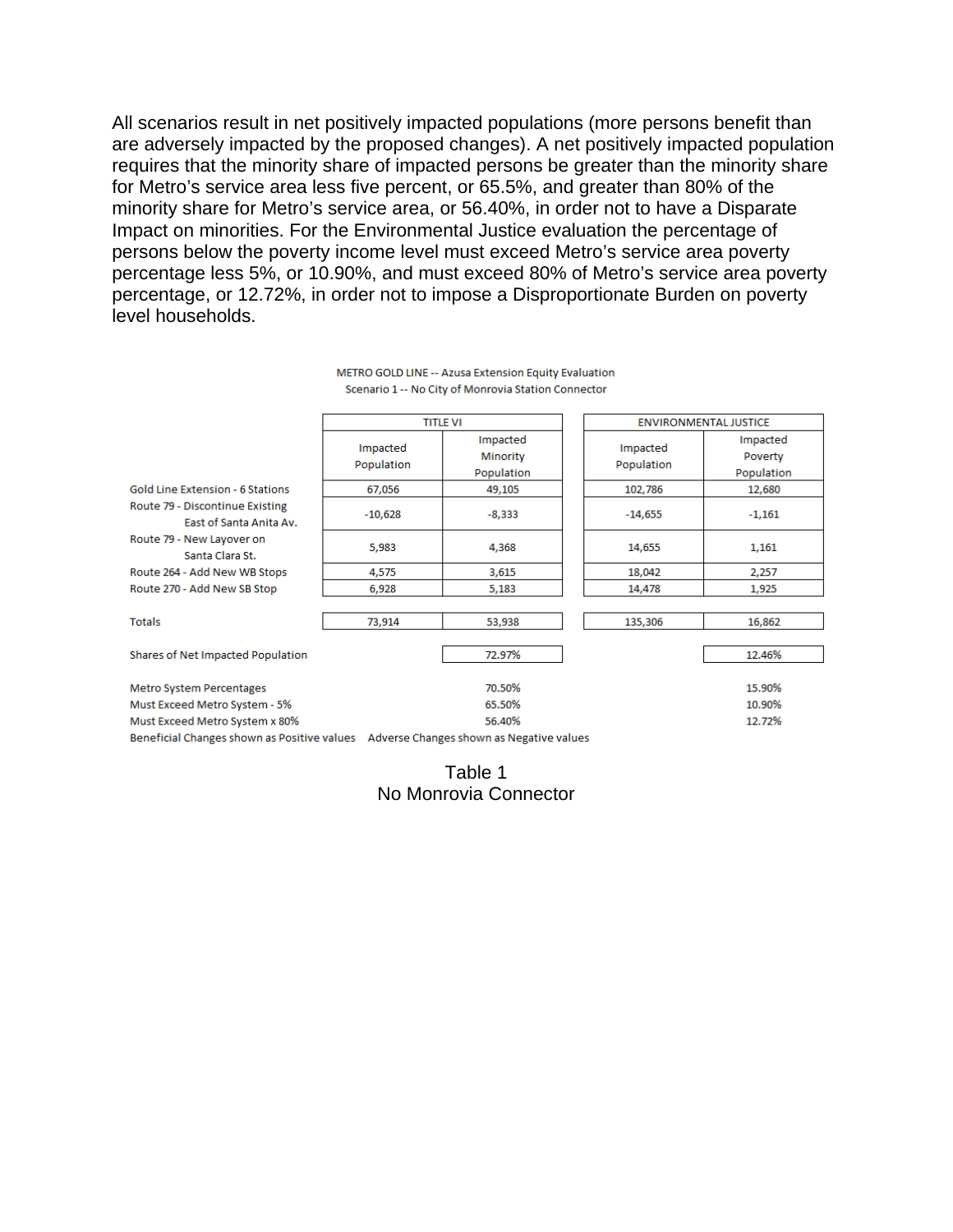|                                                                                      | <b>TITLE VI</b>        |                                    | <b>ENVIRONMENTAL JUSTICE</b> |                                   |
|--------------------------------------------------------------------------------------|------------------------|------------------------------------|------------------------------|-----------------------------------|
|                                                                                      | Impacted<br>Population | Impacted<br>Minority<br>Population | Impacted<br>Population       | Impacted<br>Poverty<br>Population |
| <b>Gold Line Extension - 6 Stations</b>                                              | 67,056                 | 49,105                             | 102,786                      | 12,680                            |
| Route 79 - Discontinue Existing<br>East of Santa Anita Av.                           | $-10,628$              | -8,333                             | $-14,655$                    | $-1,161$                          |
| Route 79 - New Layover on<br>Santa Clara St.                                         | 5,983                  | 4,368                              | 14,655                       | 1,161                             |
| Route 264 - Add New WB Stops                                                         | 4,575                  | 3,615                              | 18,042                       | 2,257                             |
| Route 270 - Discontinue Existing<br>North of Duarte Rd.                              | 5,541                  | 4,139                              | 9,651                        | 1,510                             |
| Route 270 - Add New Layover<br>& Stops via Pomona Av.                                | 7,792                  | 5,721                              | 18,863                       | 2,573                             |
|                                                                                      |                        |                                    |                              |                                   |
| <b>Totals</b>                                                                        | 80,319                 | 58,615                             | 149,342                      | 19,020                            |
| Shares of Net Impacted Population                                                    |                        | 72.98%                             |                              | 12.74%                            |
| Metro System Percentages                                                             |                        | 70.50%                             |                              | 15.90%                            |
| Must Exceed Metro System - 5%                                                        |                        | 65.50%                             |                              | 10.90%                            |
| Must Exceed Metro System x 80%                                                       |                        | 56.40%                             |                              | 12.72%                            |
| Beneficial Changes shown as Positive values Adverse Changes shown as Negative values |                        |                                    |                              |                                   |

#### METRO GOLD LINE -- Azusa Extension Equity Evaluation Scenario 2 -- With City of Monrovia Station Connector

## Table 2 With Monrovia Connector and Shortened Route 270

METRO GOLD LINE -- Azusa Extension Equity Evaluation

|                                                            | <b>TITLE VI</b>        |                                    | <b>ENVIRONMENTAL JUSTICE</b> |                                   |
|------------------------------------------------------------|------------------------|------------------------------------|------------------------------|-----------------------------------|
|                                                            | Impacted<br>Population | Impacted<br>Minority<br>Population | Impacted<br>Population       | Impacted<br>Poverty<br>Population |
| <b>Gold Line Extension - 6 Stations</b>                    | 67,056                 | 49,105                             | 102,786                      | 12,680                            |
| Route 79 - Discontinue Existing<br>East of Santa Anita Av. | $-10,628$              | $-8,333$                           | $-14,655$                    | $-1,161$                          |
| Route 79 - New Layover on<br>Santa Clara St.               | 5,983                  | 4,368                              | 14,655                       | 1,161                             |
| Route 264 - Add New WB Stops                               | 4,575                  | 3,615                              | 18,042                       | 2,257                             |
| Route 270 - Add 3 New Stops                                | 8,561                  | 6,313                              | 18,863                       | 2,573                             |
| <b>Totals</b>                                              | 75,547                 | 55,068                             | 139,691                      | 17,510                            |
| Shares of Net Impacted Population                          |                        | 72.89%                             |                              | 12.53%                            |
| Metro System Percentages                                   |                        | 70.50%                             |                              | 15.90%                            |
| Must Exceed Metro System - 5%                              |                        | 65.50%                             |                              | 10.90%                            |
| Must Exceed Metro System x 80%                             |                        | 56.40%                             |                              | 12.72%                            |

Beneficial Changes shown as Positive values Adverse Changes shown as Negative values